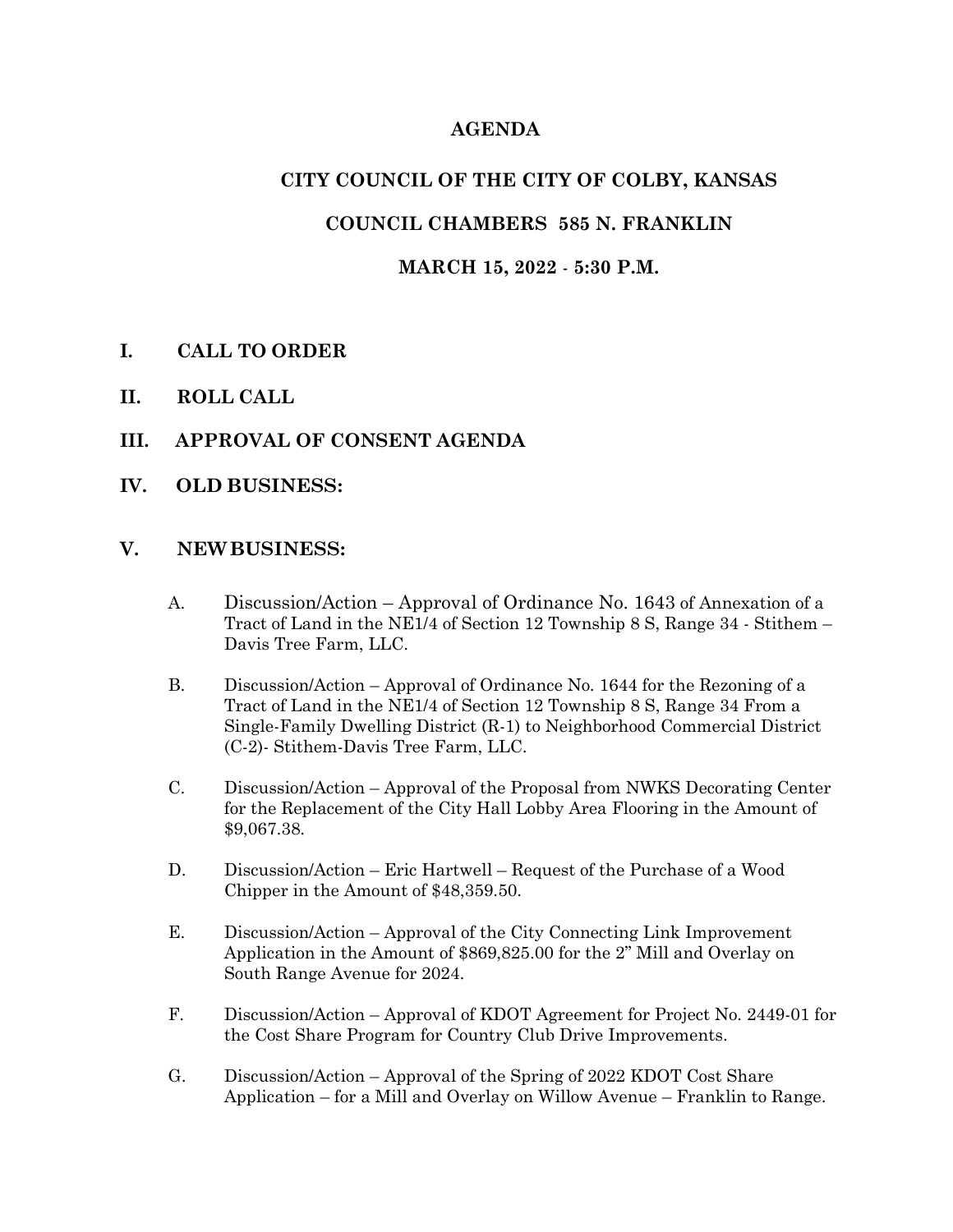- H. Discussion/Action Review and Approval of Bids Received on Sewer and Water Improvements for the Colby Estates Addition.
- I. Discussion/Action Approval of Contract Documents for Colby Event Center Sidewalk Improvements 2022 to Sporer Land Development, Inc. in the amount of \$34,935.
- J. Discussion/Action Approval of Special Meeting March 22, 2022 for the Purpose of Interviewing Finalists for the City Manager Position in Executive Session.
- K. Discussion/Action Approval of Special Meeting March 24, 2022 for the purpose of interviewing finalists for the City Manager Position in Executive Session.

## **VI. REPORTS AND DISCUSSIONS:**

- A. Update on Airport.
- B. Property/Boiler Insurance on Community Building